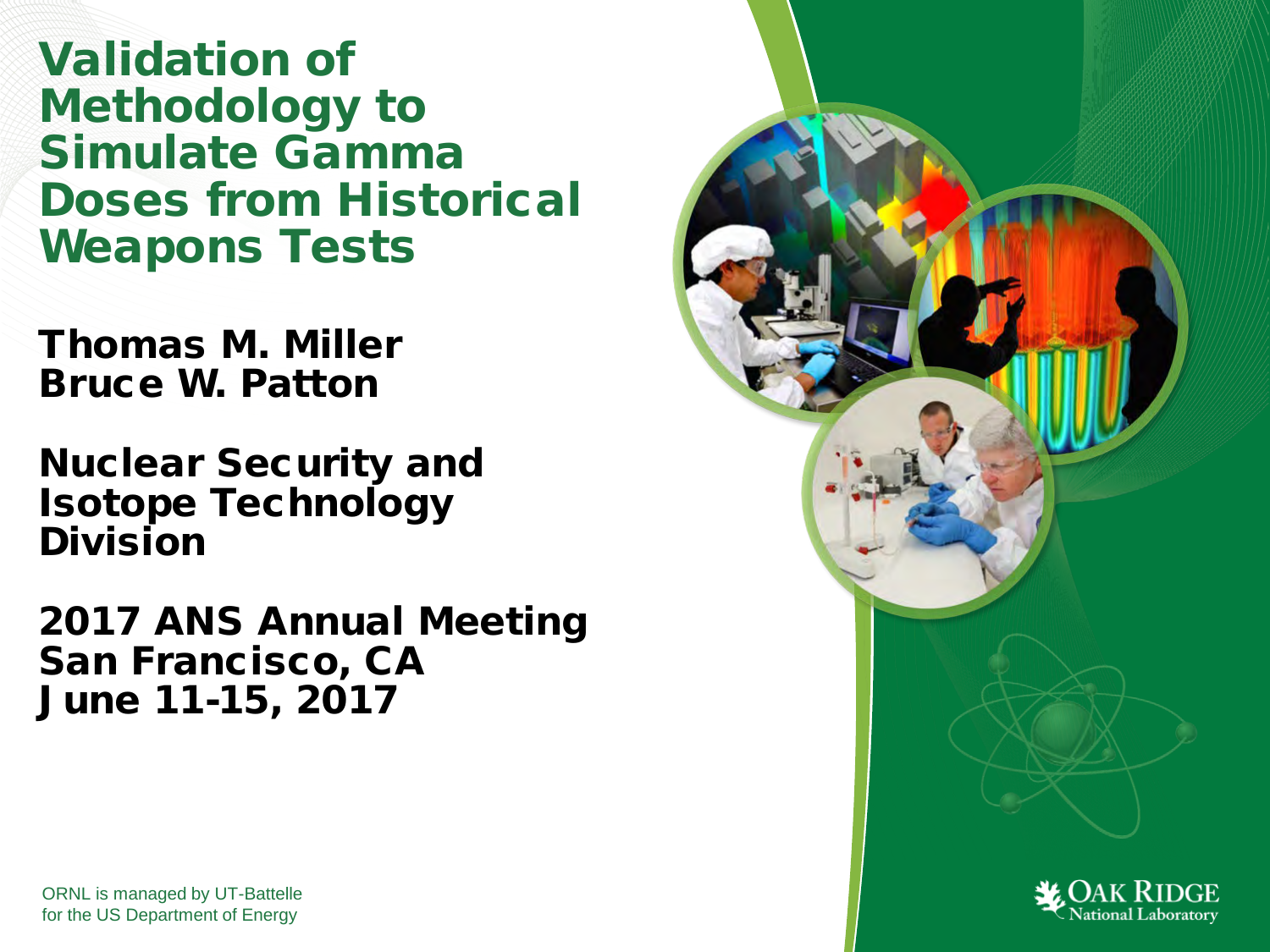# **Outline**

- Introduction and motivation
- Review 2 validation simulations
	- Ranger Fox gamma dose versus distance
	- Buster-Jangle Sugar gamma dose rate versus time and distance
	- Review analysis methodology for both
- Conclusions

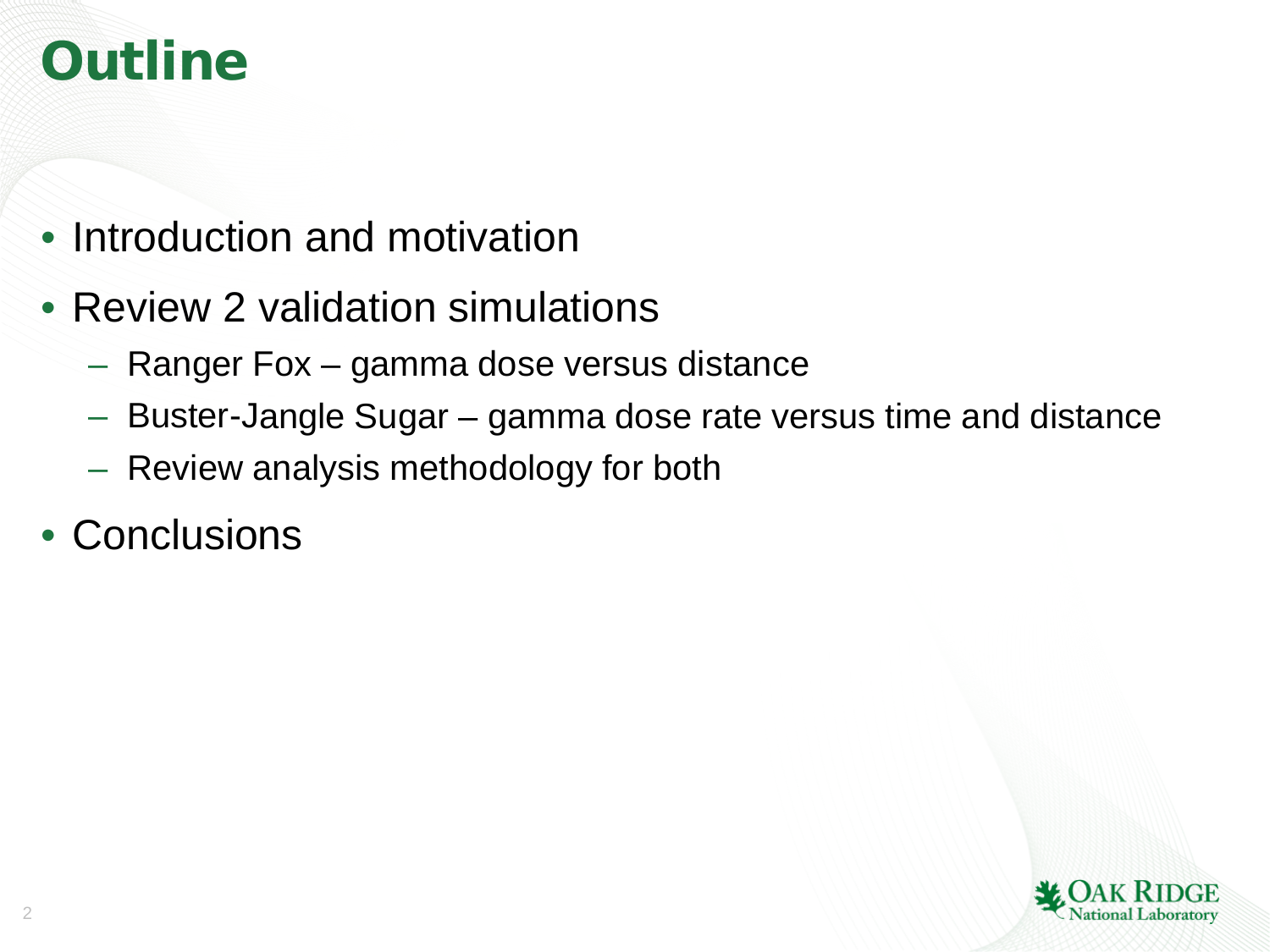# Introduction and Motivation

- If a nuclear or radiological device was detonated in the USA, how accurately could we calculate the dose received by the public?
- Answer this question with another question:
	- How accurately can we simulate the doses measured during US aboveground testing?
- Some context about gamma doses from a nuclear detonation
	- $-$  Up to  $\sim$ 5% of the dose comes from prompt fission
	- $-$  ~55-85% of the dose comes from neutron interactions outside the device (inelastic scattering, capture, activation)
	- The rest comes from fission and activation products within the device

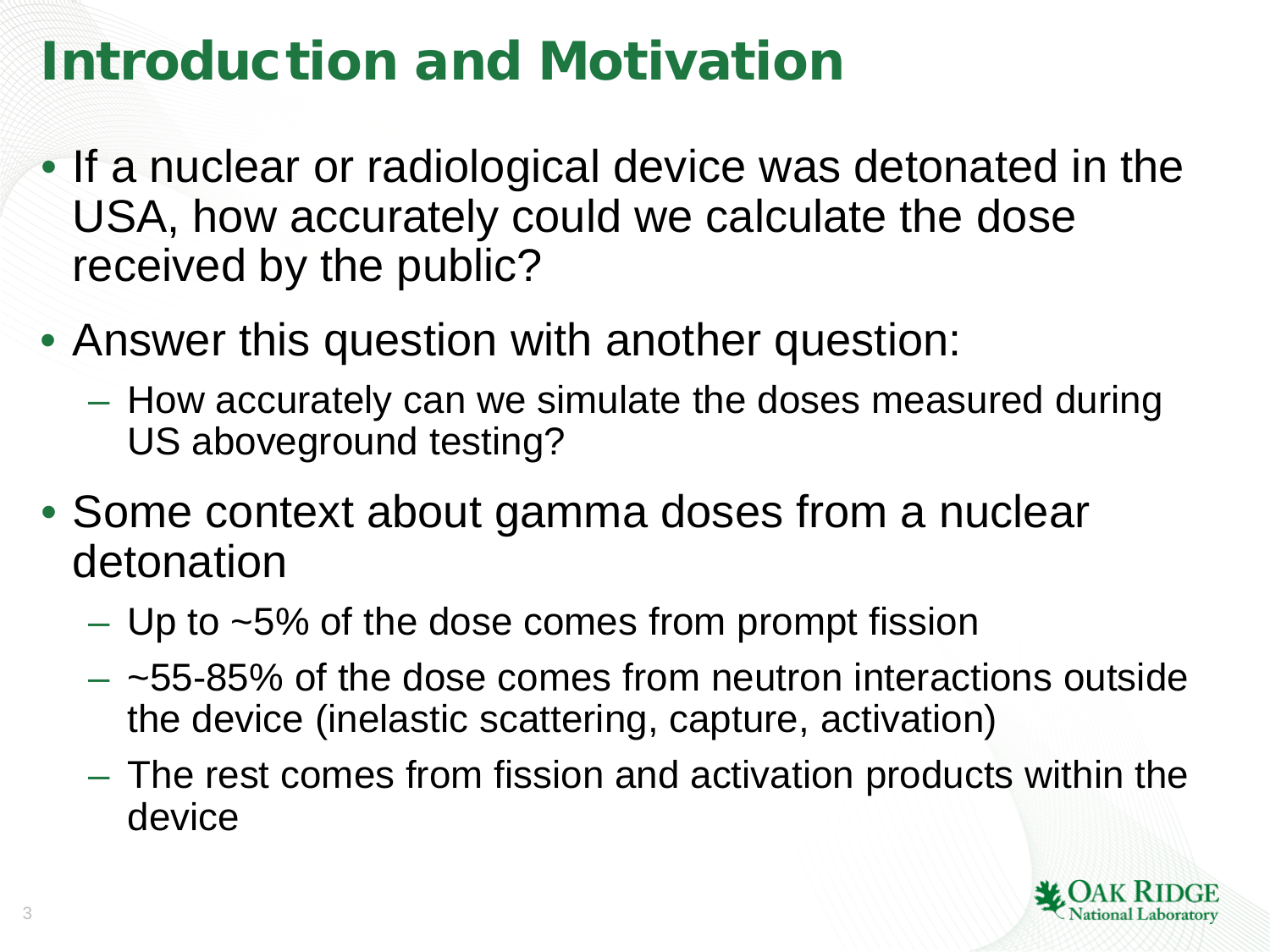# Introduction and Motivation (cont.)

- All the dose from a radiological device comes from fission and/or activation products, obviously
- Plan to simulate these different sources of dose
	- Prompt fission gammas ignore since the contribution is usually less than 5%
	- (n,γ) reactions
		- Need neutron leakage source from device
		- Need dose data measured as a function of distance
	- Fission and activation product decay gammas
		- Need to burn some fissile material
		- Need dose data measured as a function of time and distance

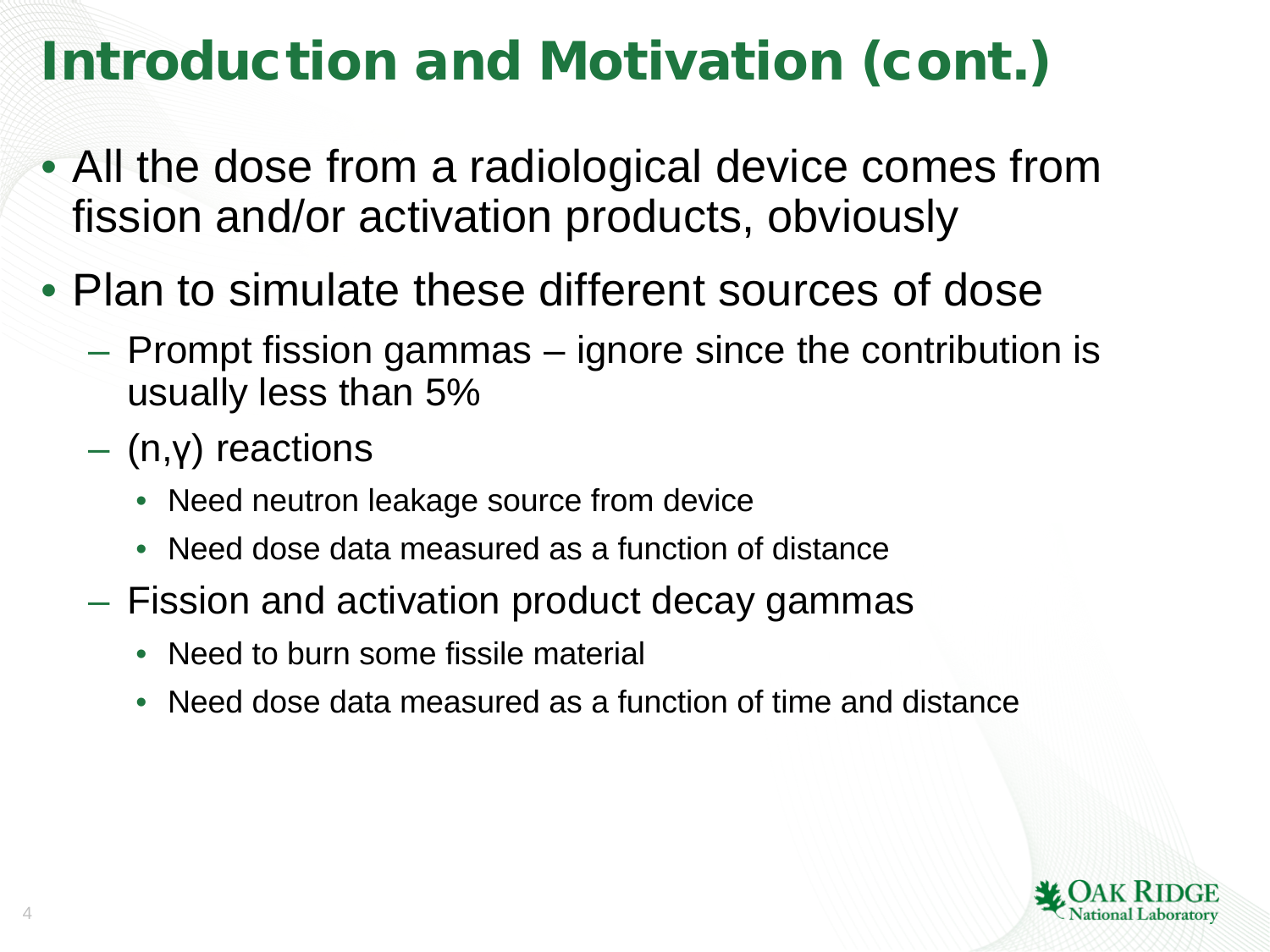### Validation Case: Ranger Fox Gamma Dose vs Distance

- Ranger Fox (WT-201)
	- February 6, 1951, Nevada Test Site
	- Yield 22 kt (NV-209)
	- $-$  HOB 1435 ft ( $\sim$ 437 m)
	- All dose measurements made with film badges collected within a few hours of detonation
	- Film badges on the ground along two directions, 90° apart, at 100 yd (91.44 m) increments from point of detonation – 41 film badges along each direction

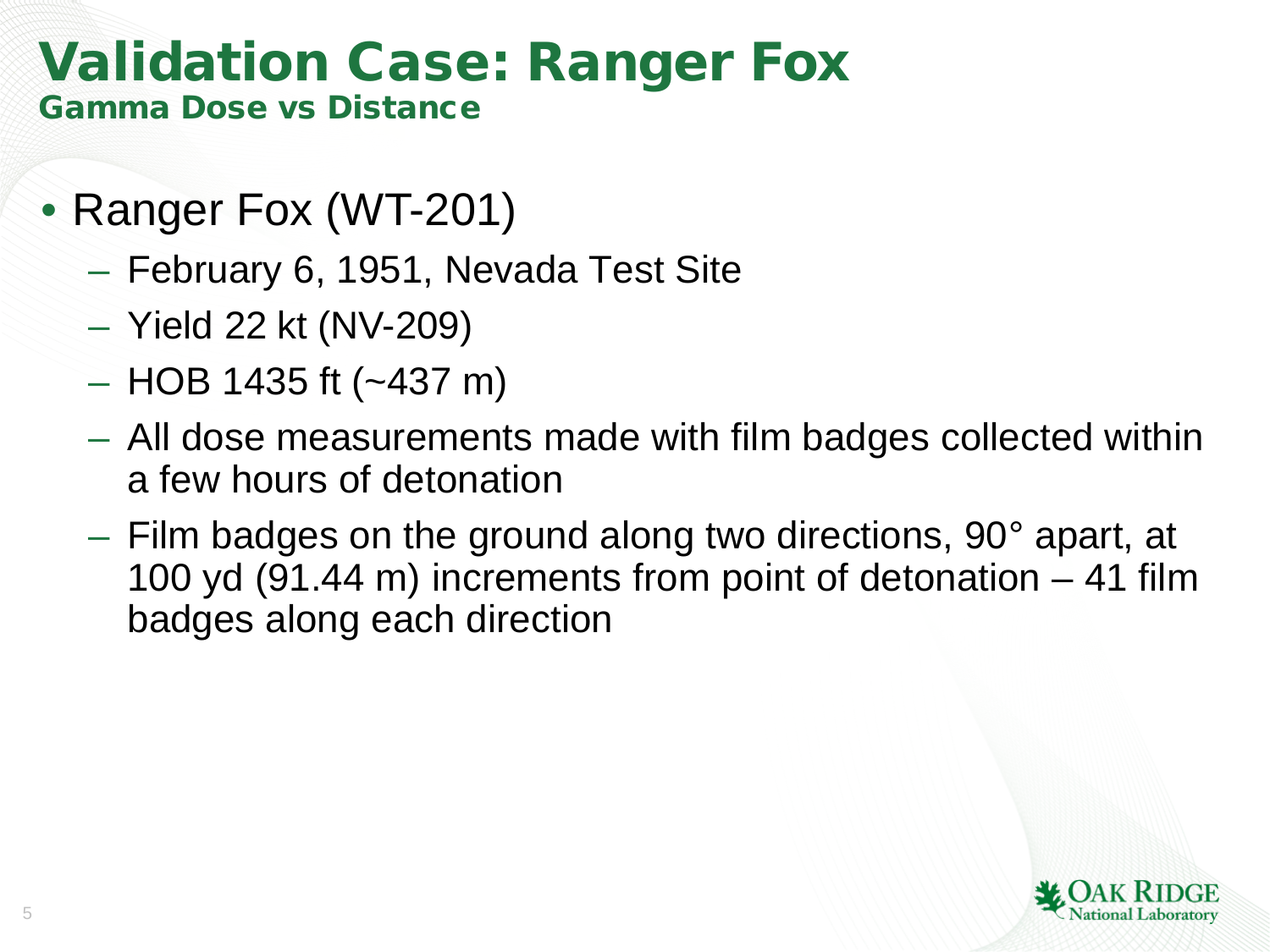### Validation Case: Ranger Fox Gamma Dose vs Distance

- MCNP model
	- Source
		- Neutron leakage spectrum and number of neutrons (EM-1), treated as a point at the HOB
		- Fission product decay photons also transported, but insignificant contribution to total dose – more details later for this type of source
	- Geometry
		- 5 m of "average US soil" (PNNL-15870)
		- 101 layers of air with these conditions on the ground (WT-201): 6°C, 87.415 kPa, and 45% relative humidity
		- Naval Research Laboratory (NRL) model used to determine conditions within different layers / altitude

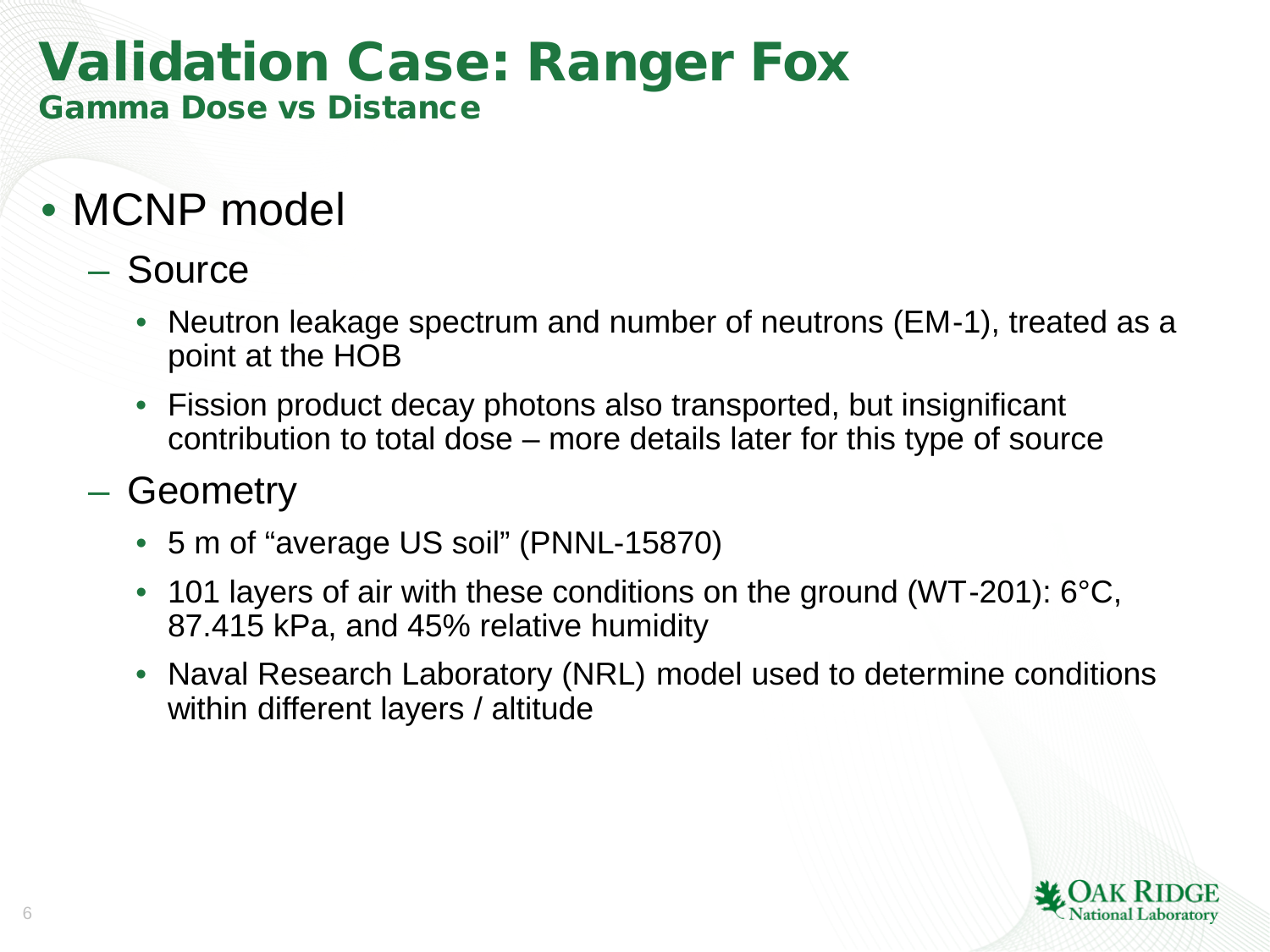### Validation Case: Ranger Fox Gamma Dose vs Distance

- MCNP model (cont.)
	- Tallies

7

- F6 with conversion from MeV/cm<sup>3</sup> to roentgen (see paper)
- Cells were large cuboids of air, 16 m on a side
- Variance reduction
	- ADVANTG used to calculate space and energy dependent weight windows and source energy biasing parameters
	- The cell tallies reduce tally fluctuations observed by point detector tallies or cell tallies used with a DXTRAN sphere, but likely require more histories to sample the cell volumes
	- In hindsight, the  $(n,y)$  doses could have been calculated using a ring / cylindrical shell for the tallies – this is not the case for the fission product gammas

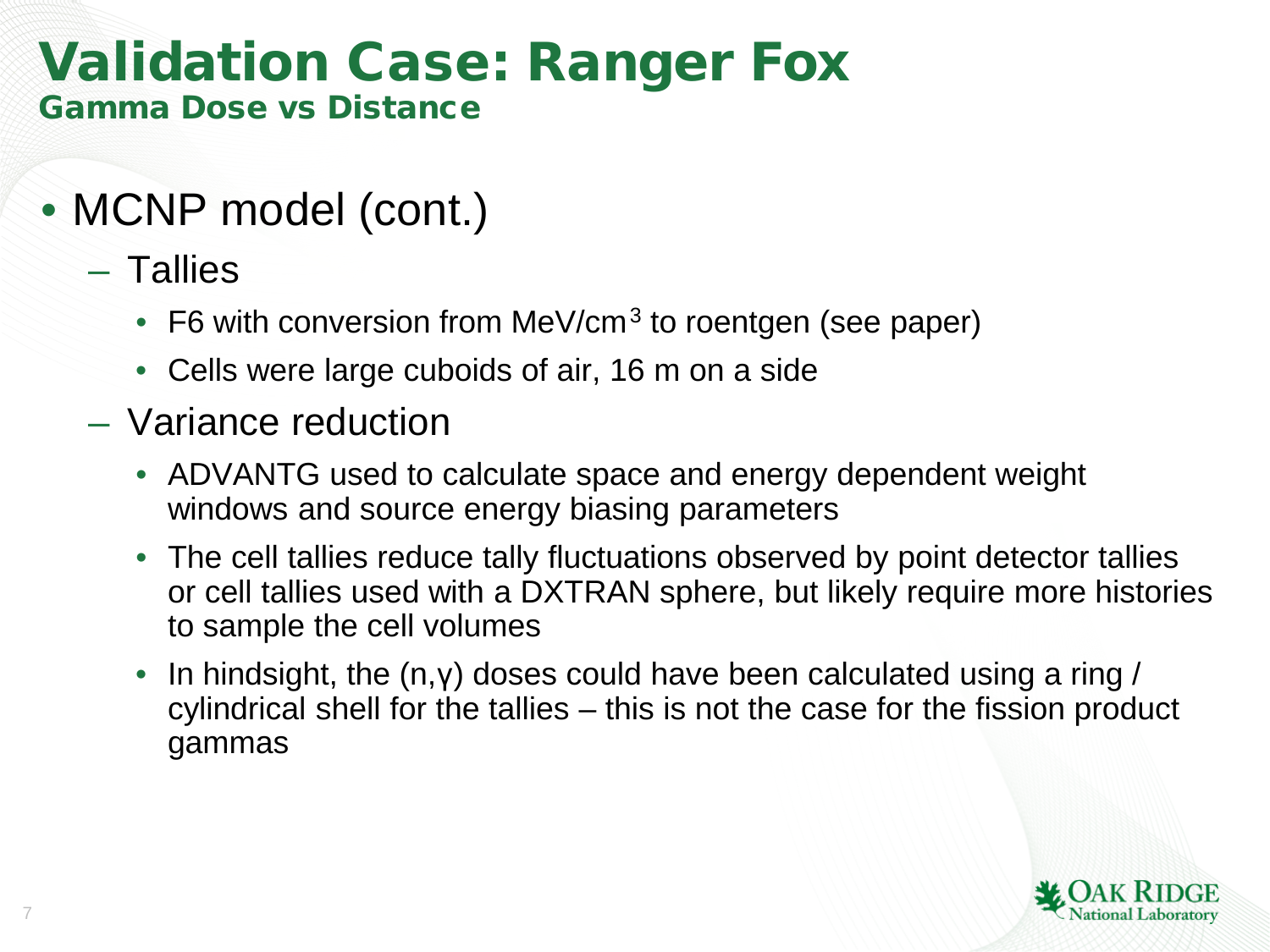### Ranger Fox Comparison Errors: MCNP < 1%, measurement assumed ~10%



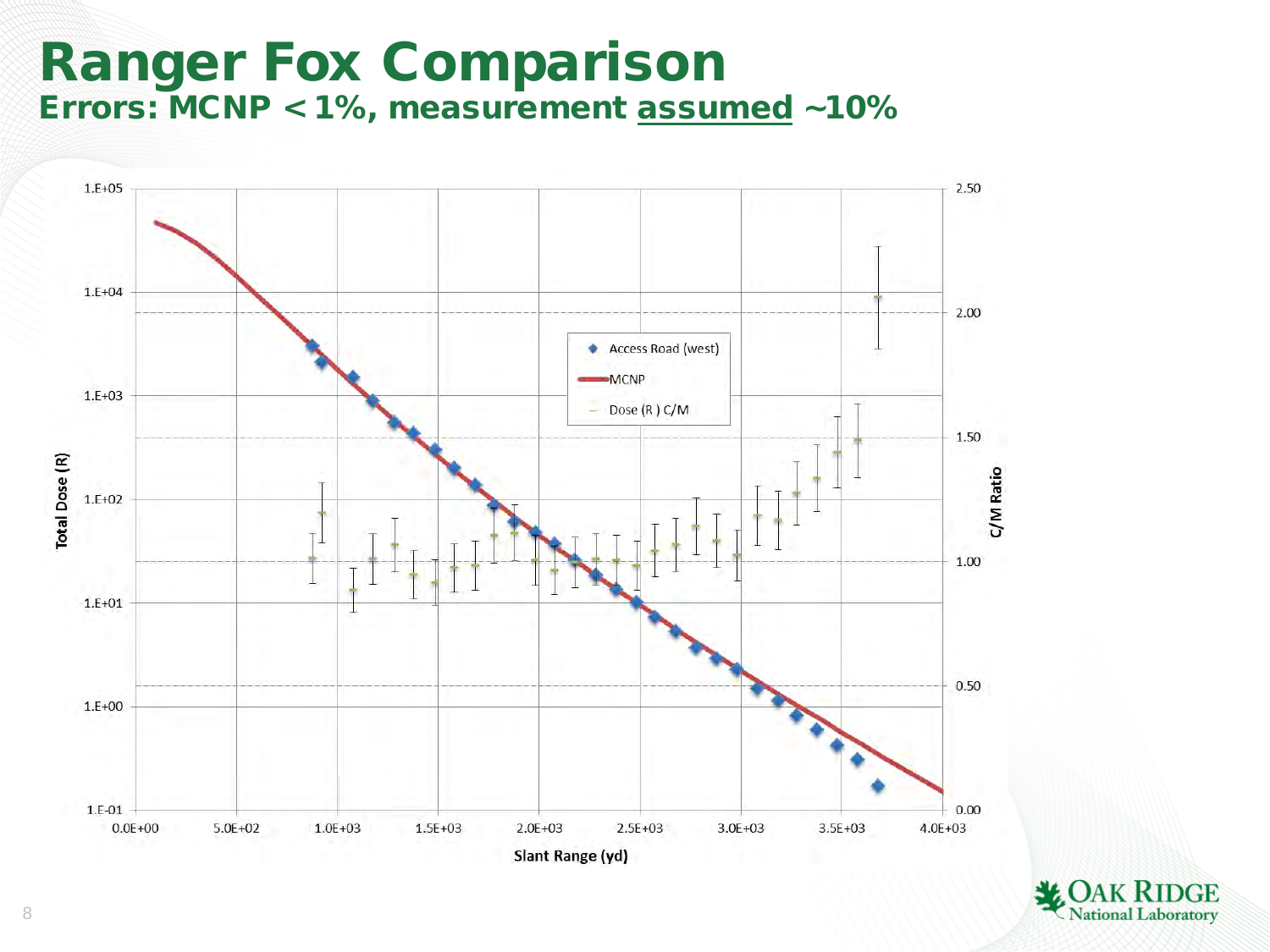#### Validation Case: Buster-Jangle Sugar Gamma Dose Rate vs Time and Distance

- Buster-Jangle Sugar (WT-329)
	- November 19, 1951, Nevada Test Site
	- Yield 1.2 kt (NV-209)
	- $-$  HOB 3.5 ft ( $-1.1$  m)
	- Scintillation detectors triggered at 0.1 and 10 s after detonation
	- Time dependent dose rate measured at several locations
		- We will focus on detectors at 2000, 4000, and 6000 ft (609.6, 1219.2, and 1818.8 m)
		- The detectors we are using are opposite the direction the cloud was blown / drifted so as to minimize fallout landing directly on the detectors (however, this could not be completely avoided)

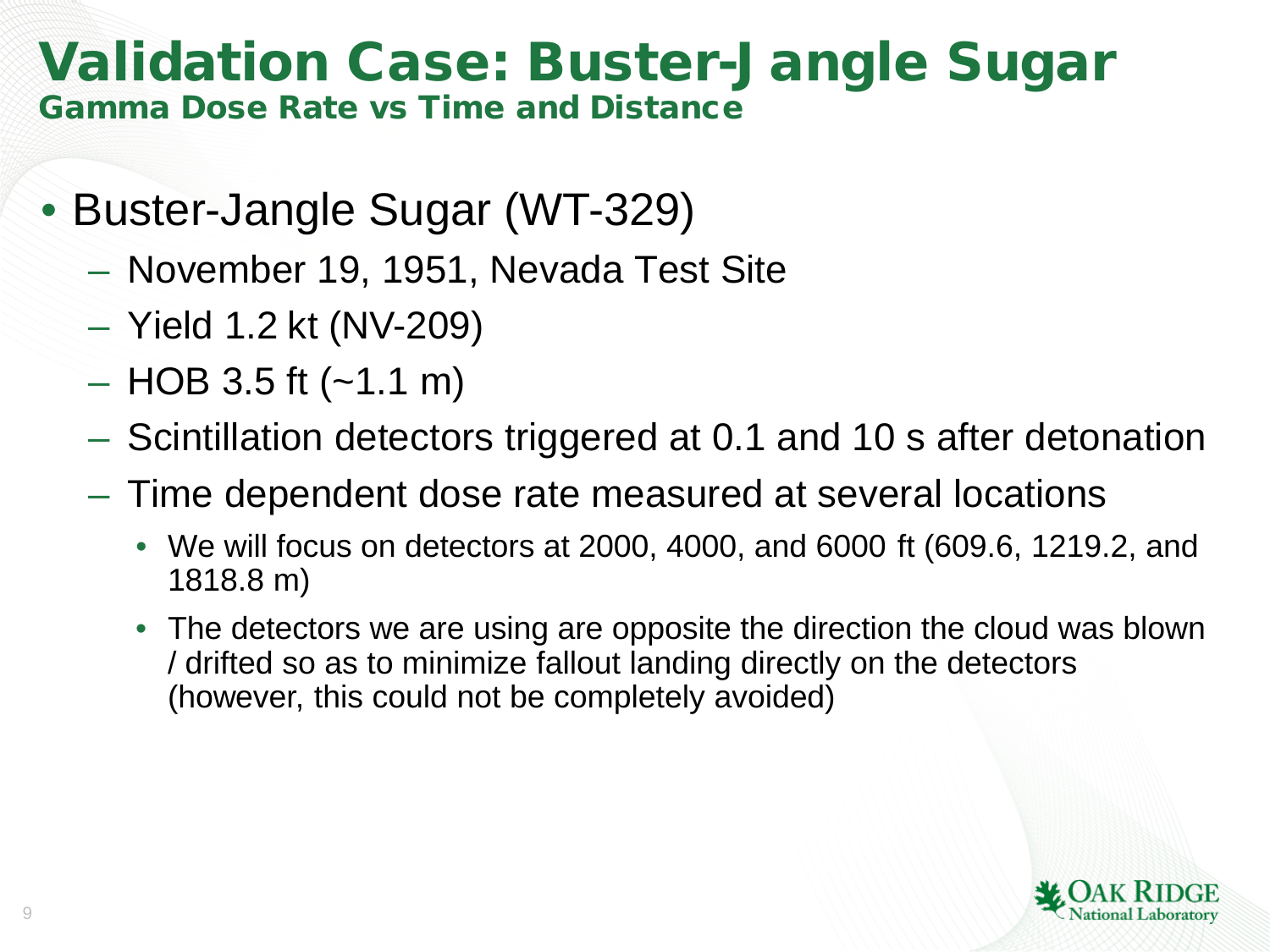# Validation Case: Buster-Jangle Sugar

Gamma Dose Rate vs Time and Distance

### • MCNP model

- Source
	- ORIGEN used to simulate 1.74e23 fissions (1.2 kt  $\times$  1.45e23 fissions / kt) in 25 kg of  $235U$  – neutron energy watt fission spectrum [energy dependence]
	- DELFIC, using measured weather conditions as input, simulated the location and size of the cloud containing the fission products [spatial dependence]
		- Unfortunately, DELFIC does not tell you where the fission products are within the cloud and roughly approximates what else was picked up from the ground
		- Assume soil and fission products are evenly distributed within the cloud
		- Also, DELFIC does not provide data before the fireball reaches pressure equilibrium with the surrounding atmosphere, which was ~2 sec in this case
		- Use Glasstone and Dolan approximation before 2 sec ( $R = 90*W^{0.4}$ ) at 1 ms and linearly interpolate between these times
	- Neutron leakage spectrum also transported, but insignificant contribution to dose rates at the times considered in this analysis – see Ranger Fox

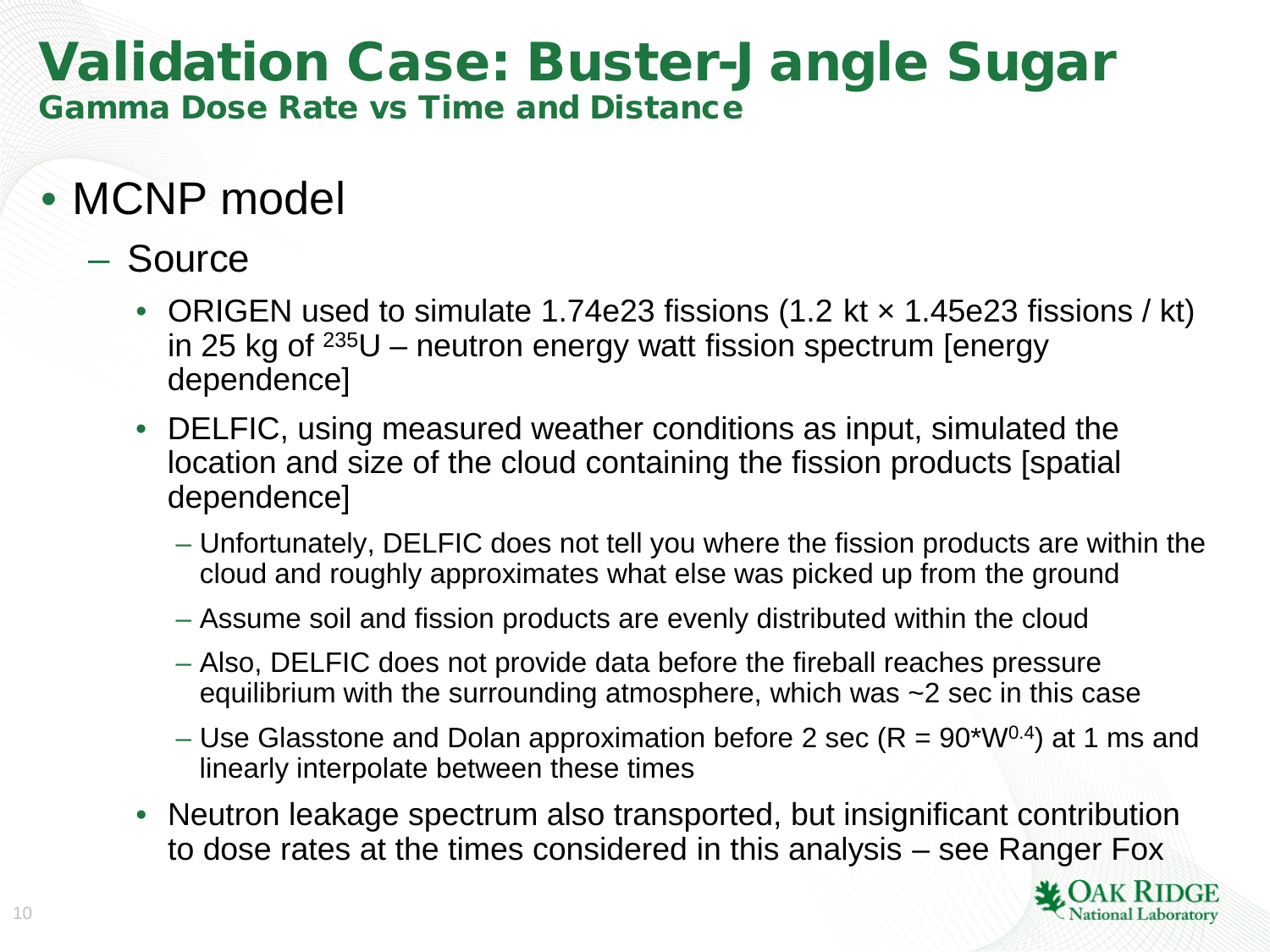### Validation Case: Buster-Jangle Sugar Gamma Dose Rate vs Time and Distance

• DELFIC results of cloud position projected on the ground  $(x,y)$  plane

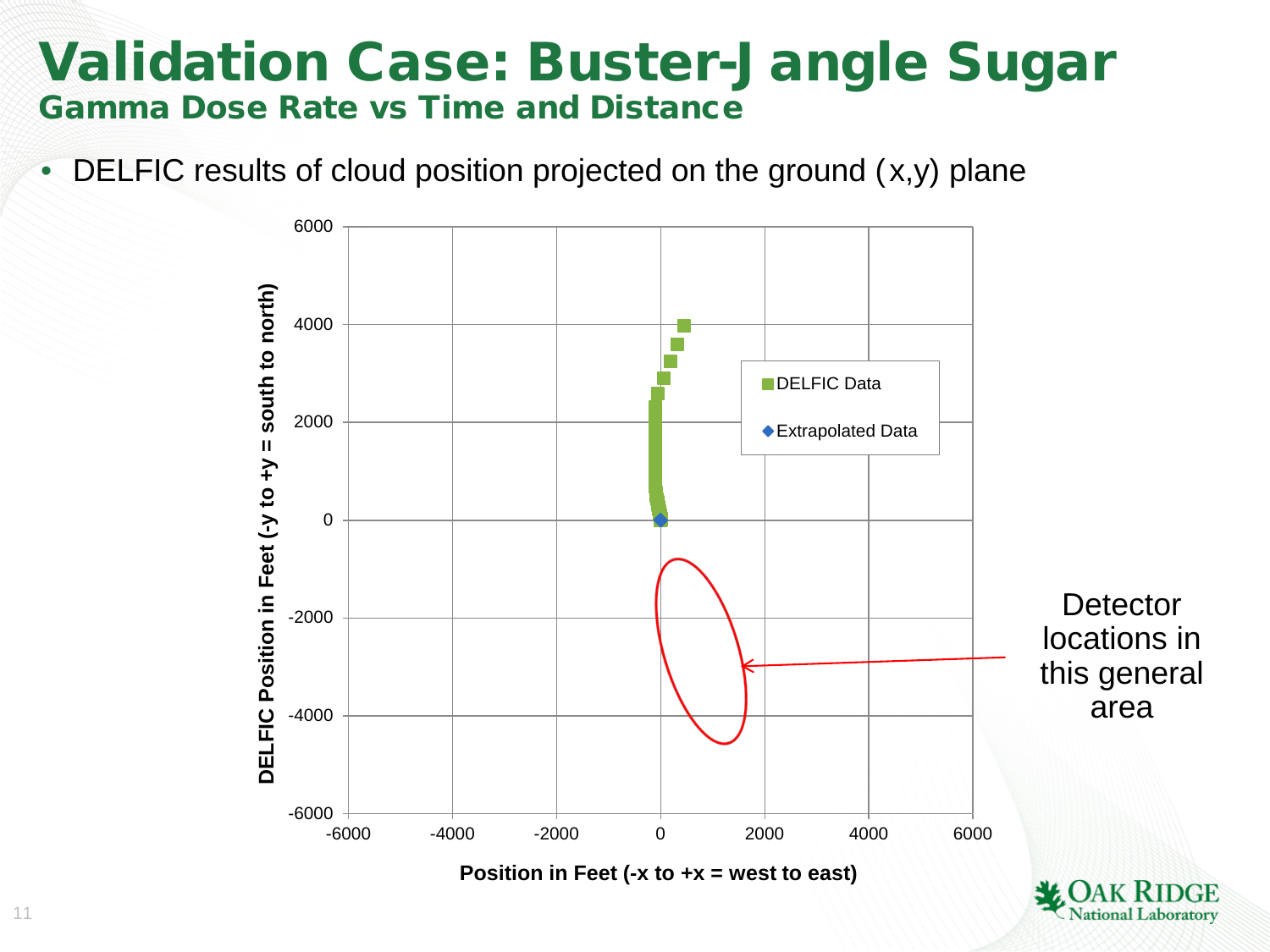### Validation Case: Buster-Jangle Sugar Gamma Dose Rate vs Time and Distance

• DELFIC results of cloud height and radius (DELFIC=green, extrapolation=blue)

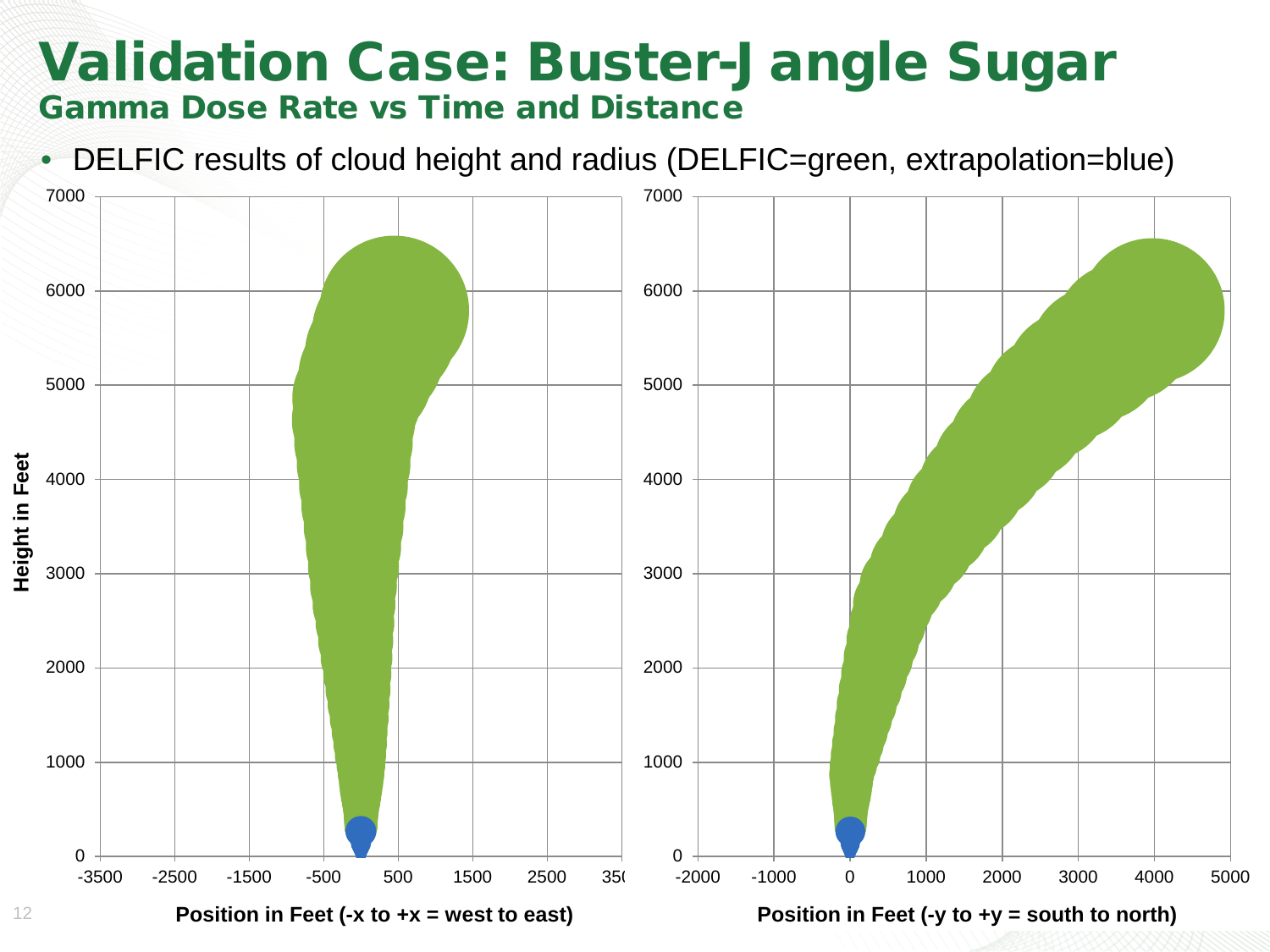# Validation Case: Buster-Jangle Sugar

Gamma Dose Rate vs Time and Distance

- MCNP model (cont.)
	- Geometry
		- 5 m of "average US soil" (PNNL-15870)
		- 17 layers of air with conditions measured by a weather balloon up to  $~1000 \text{ m}$
		- NRL model used to determine conditions from ~6000 m to ~9000 m
	- Tallies
		- F5 / point detectors 28 in. (71.12 cm) above the ground with tally multiplier from flux to roentgen
		- Exclusion sphere around point detectors, 71 cm radius
	- Variance reduction
		- ADVANTG used to calculate space and energy dependent weight windows and source energy biasing parameters
		- Care must be taken to converge these tallies, pay attention to the variance of the variance (VOV)

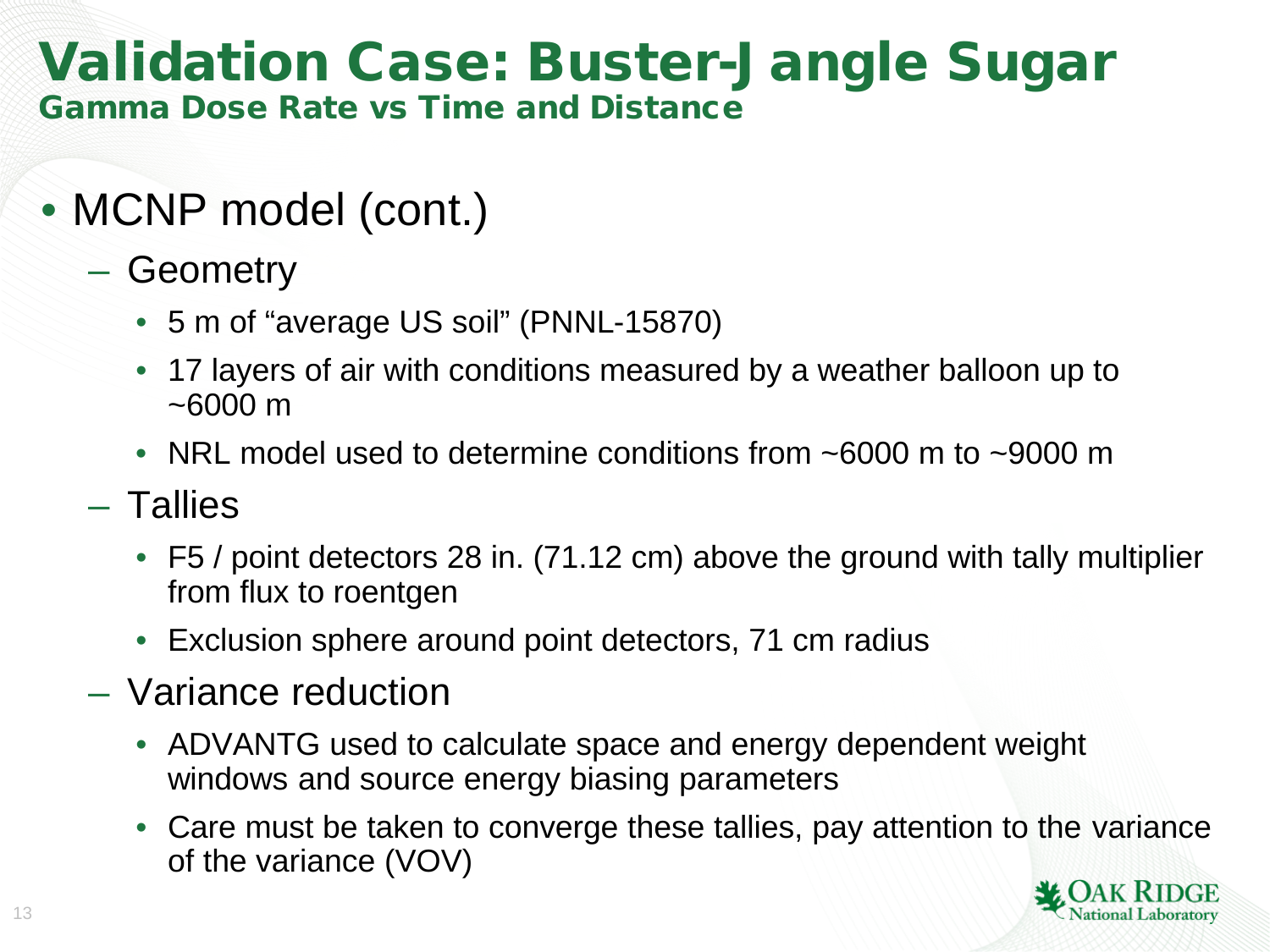### Buster-Jangle Sugar Comparison Errors: MCNP < 1%, measurement estimated ~12.5%



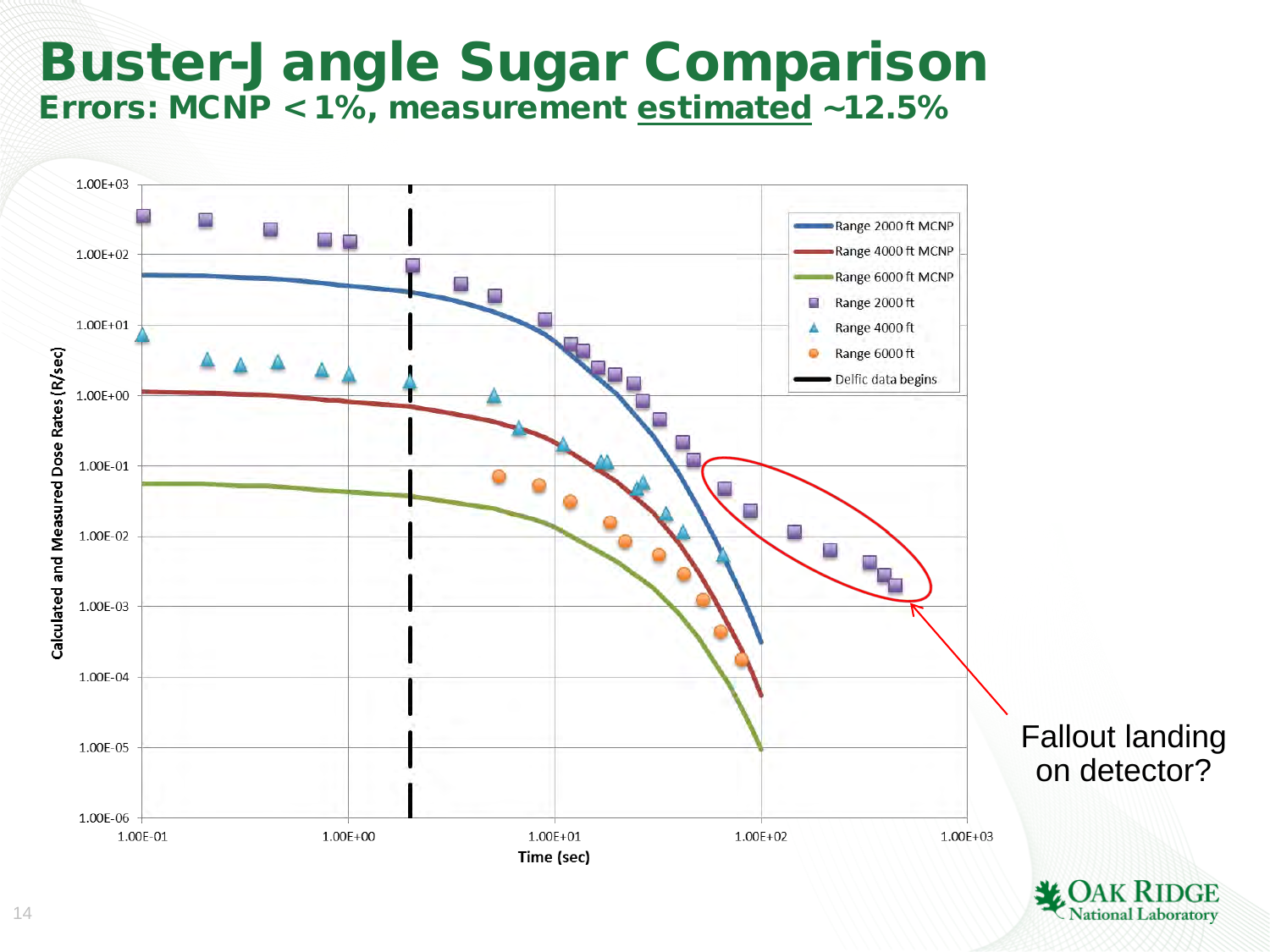## Buster-Jangle Sugar C/E Ratios